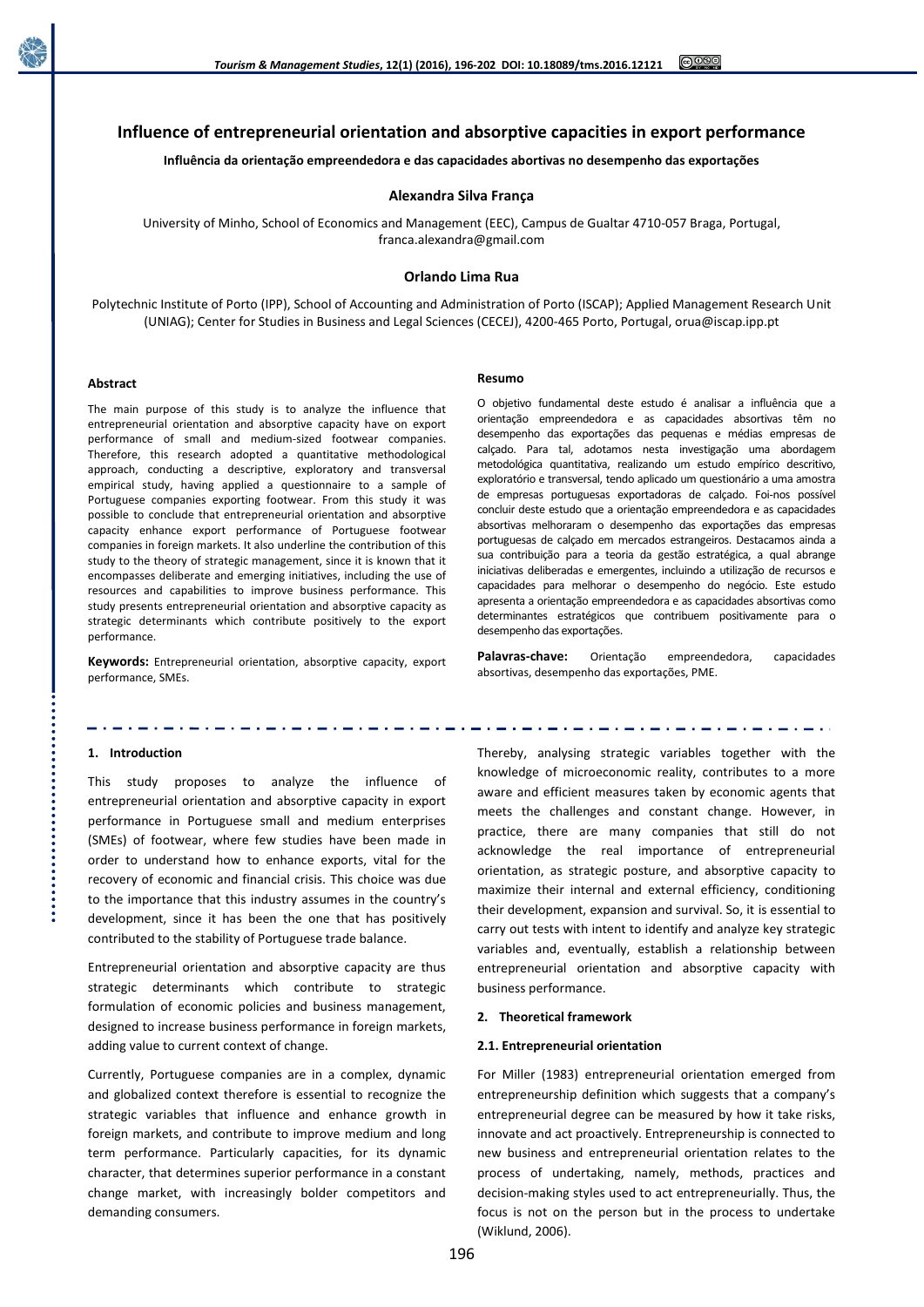Companies can be regarded as entrepreneurial entities and entrepreneurial behaviour can be part of its activities (Covin & Slevin, 1991). Entrepreneurial orientation emerges from a deliberate strategic choice, where new business opportunities can be successfully undertaken (Lumpkin & Dess, 1996). Thus, there is an entrepreneurial attitude mediating the vision and operations of an organization (Covin & Miles, 1999).

Several empirical studies indicate a positive correlation between entrepreneurial orientation and organizational growth (e.g. Miller, 1983; Covin & Slevin, 1991; Lumpkin & Dess, 1996; Wiklund, 2006; Davis, Bell, Payne & Kreiser, 2010; Frank, Kessler & Fink, 2010). Similarly, other studies also confirm that entrepreneurial orientation has a positive correlation with export's performance, enhancing business growth (e.g. Zahra & Garvis, 2000; Okpara, 2009).

The underlying theory of entrepreneurial orientation scale is based on the assumption that the entrepreneurial companies are different from the remaining (Kreiser, Marino & Weaver, 2002), since such are likely to take more risks, act more proactive in seeking new businesses and opportunities (Khandwalla, 1977; Mintzberg, 1973).

Entrepreneurial orientation has been characterized by certain dimensions that represent organization's behaviour. Starting from the Miller (1983) definition, three dimensions were identified: innovation, proactiveness and risk-taking, which collectively increase companies' capacity to recognize and exploit market opportunities well ahead of competitors (Zahra & Garvis, 2000). However, Lumpkin and Dess (1996) propose two more dimensions to characterize and distinguish entrepreneurial process: competitive aggressiveness and autonomy. In this study only innovation, risk-taking and proactiveness will be considered, as they are the most consensual and used dimensions to measure entrepreneurial orientation (e.g. Covin & Miller, 2014; Covin & Slevin, 1989, 1991; Davis et al., 2010; Frank et al., 2010; Kreiser et al., 2002; Lisboa, Skarmeas & Lages, 2011; Miller, 1983; Okpara, 2009; Wiklund & Shepherd, 2005; Zahra & Covin, 1995; Zahra & Garvis, 2000).

#### **2.2 Absorptive capacity**

In order to survive certain pressures, companies need to recognize, assimilate and apply new external knowledge for commercial purposes (Jansen, Van Den Bosch & Volberda, 2005). This ability, known as absorptive capacity (ACAP) (Cohen & Levinthal, 1990), emerges as an underlying theme in the organizational strategy research (Jansen et al., 2005).

Cohen and Levinthal (1990) presented a definition of ACAP most widely quoted by academic research, as the companie's ability to identify, assimilate and exploit new knowledge. Thus, this ability access and use new external knowledge, regarded as an intangible asset, is critical to success and depends mainly on prior knowledge level, since it is this knowledge that will facilitate the identification and processing of new one. This prior knowledge not only includes the basic capabilities, such as shared language, but also recent technological and scientific data or learning skills. By analyzing this definition we found that absorptive capacity of knowledge has only three

dimensions: the ability to acquire external knowledge; the ability to assimilate it inside; and the ability to apply it.

According to Zahra and George (2002) ACAP can be divided in Potential Absorptive Capacity (PACAP), including knowledge acquisition and assimilation, and Realized Absorptive Capacity (RACAP) that focuses on transformation and exploitation of that knowledge. PACAP reflects the companies' ability to acquire and assimilate knowledge that is vital for their activities. Knowledge acquisition the identification and acquisition and assimilation is related to routines and processes that permit to analyze, process, interpret and understand the external information. RACAP includes knowledge transformation and exploitation, where transformation is the ability to develop and perfect routines that facilitate the integration of newly acquired knowledge in existing one, exploitation are routines which enhance existing skills or create new ones by incorporating acquired and transformed knowledge internally.

Jansen et al. (2005) defend that, although company's exposure to new knowledge, is not sufficient condition to successfully incorporate it, as it needs to develop organizational mechanisms which enable to synthesize and apply newly acquired knowledge in order to cope and enhance each ACAP dimension. Thus, there are coordination mechanisms that increase the exchange of knowledge between sectors and hierarchies, like multitasking teams, participation in decisionmaking and job rotation. These mechanisms bring together different sources of expertise and increase lateral interaction between functional areas. The system mechanisms are behaviour programs that reduce established deviations, such as routines and formalization. Socialization mechanisms create a broad and tacit understanding of appropriate rules of action, contributing to a common code of communication.

#### **2.3 Export performance**

The development of exports is of great importance, both at macro and micro levels, contributing to economic and social development of nations, helping the industry to improve and increase productivity and create jobs. At company level, through market diversification, exports provide an opportunity for them to become less dependent on the domestic market, gaining new customers, exploiting economies of scale and achieving lower production costs while producing more efficiently (Okpara, 2009).

In this sense, exports is a more attractive way to enter international markets, especially for SMEs, in comparison with other alternatives, either joint ventures or setting up subsidiaries, which involve spending a large number of resources (e.g. Dhanaraj & Beamish, 2003; Piercy, Kaleka & Katsikeas, 1998), does not create high risk and commitment and allows greater flexibility in adjusting the volume of goods to different export markets (Lu & Beamish, 2002).

On one hand, a company's export activity starts to fulfil certain goals, which may be economic (such as increasing profits and sales) and / or strategic (such as diversification of markets, gaining market share and increasing brand reputation) (Cavusgil & Zou, 1994).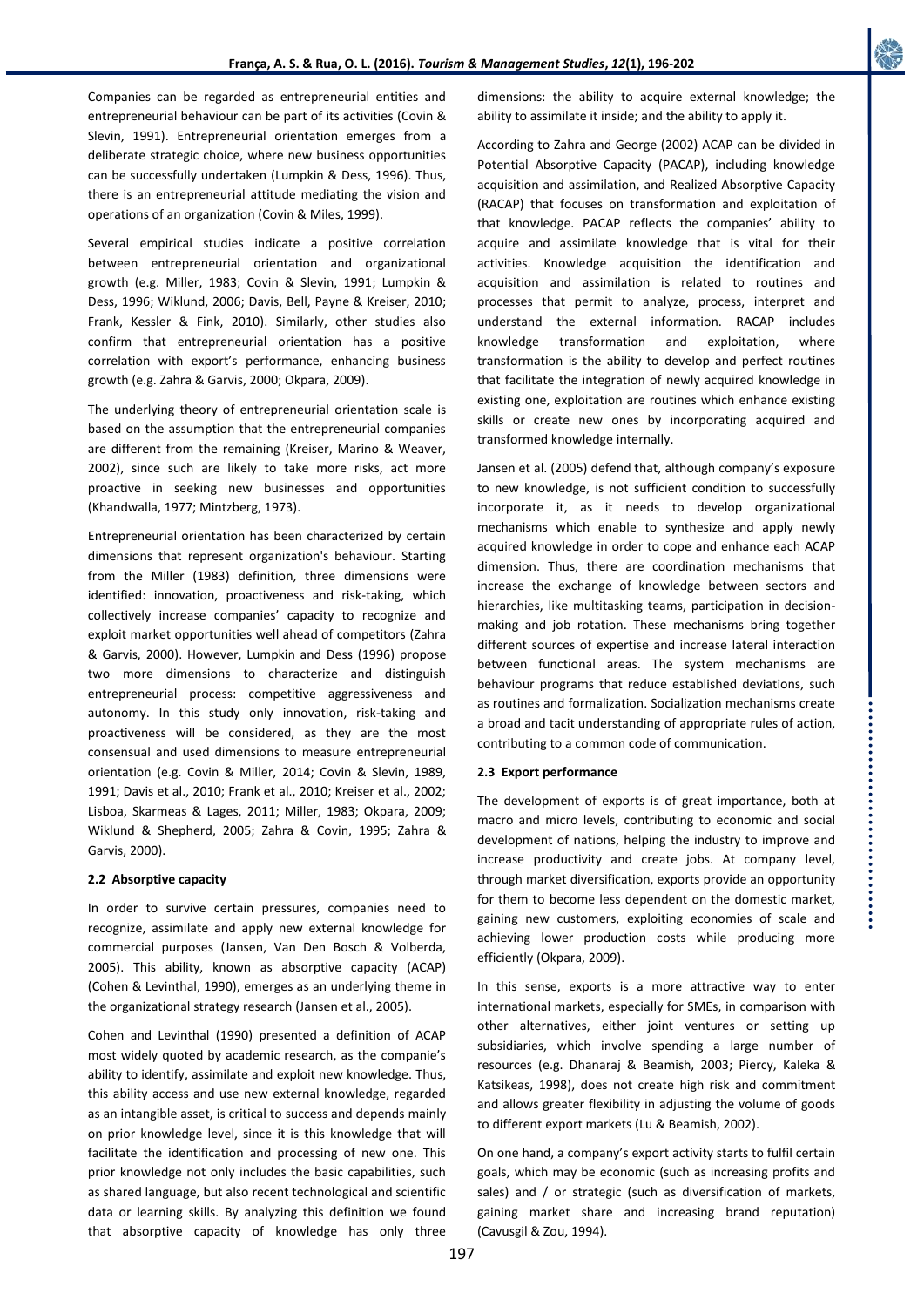On the other hand, the export motivation may result from proactive or reactive actions. The proactive actions are advantage of profit, introduction of a single product, technological advantage, and exclusive information, commitment of management, tax benefits and economies of scale. The reactive motivations are identifying competitive pressures, excess production capacity, sales decrease in domestic market, saturation of domestic market and proximity of customers and landing ports (Wood & Robertson, 1997).

# **2.4 Relations between constructs**

The literature suggests that each dimension of entrepreneurial orientation has a positive influence on business performance (Wiklund & Shepherd, 2005), since it increases the engagement with innovation, which contributes, for example, to create new products and services, seek new opportunities and new markets (Lumpkin & Dess, 1996; Miller, 1983). In this sense, innovative companies have an extraordinary performance and can even be seen as a country's engine of economic growth (Schumpeter, 1934). Proactive companies can benefit from the advantages of being first-movers, achieving greater market share, charging higher prices and reaching the market before the competition (Zahra & Covin, 1995). Thus, these companies can control the market by mastering distribution channels and building brand recognition. With respect to risk-taking the connection to performance is less obvious, since there are projects that fail while others have long-term success (Wiklund & Shepherd, 2005). Hence, it's intended to confirm the existence of this relationship and test the following working hypotheses:

- **H1**: Entrepreneurial orientation influence positive and significantly export performance.
- **H1a**. Innovation influences positive and significantly export performance.
- **H1b**. Proactiveness influences positive and significantly export performance.
- **H1c**. Risk-taking influences positive and significantly export performance.

Dynamic capability enable companies to create, develop and protect resources to achieve superior performance in the long run, are built (not acquired), experience dependent and are embedded in organizational processes (Ambrosini & Bowman, 2009), not directly affecting outputs, but contributing through the impact they have on operational capabilities (Teece, Pisano & Shuen, 1997). Maintaining these capabilities requires a management that is able to recognize adversity and trends, configure and reconfigure resources, adapt processes and organizational structures in order to create and seize opportunities, while remaining aligned with customer preferences (Teece, 2007). In the same sense dynamic capabilities allow businesses to achieve superior long-term performance (Teece, 2007). Ultimately, the following hypotheses are tested:

- **H2**. Absorptive capacity influence export performance.
- **H2a**. The capacity of knowledge acquisition influence export performance.
- **H2b**. The capacity of knowledge assimilation influence export performance.
- **H2c**. The capacity of knowledge transformation influence export performance.
- **H2d**. The capacity of knowledge exploitation influence export performance.

# **3. Methodology**

# **3.1 Sample**

To test the hypothesis a sample of Portuguese footwear companies was used, that meet the following criteria: companies in which at least 50% of income comes from exports of goods, or companies in which at least 10% of income comes from exports of goods and the export value is higher than 150,000 Euros (INE, 2011).

For information regarding companies the *Associação Portuguesa dos Industriais de Calçado, Componentes, Artigos em Pele e seus Sucedâneos* (APICCAPS) was contacted. We were provided with a database of 231 companies (company name, telephone contact, email, CAE, export markets, export intensity and capital origin). Only 167 companies fulfilled the parameters, and were contacted by email by APICCAPS to respond to the questionnaire. Subsequently, all companies were contacted by the authors via e-mail and telephone, to ensure a higher rate of valid responses. The questionnaires began on April 22, 2014 and ended on July 22, 2014. After finishing the data collection period, 42 valid questionnaires were received, representing a 25% response rate. According to Menon, Bharadwaj and Adidam Edison (1999) the mean response rate of top management is between 15% and 20%, so the rate of this study is quite satisfactory.

In this investigation we chose a non-probabilistic and convenient sample since its respondents were chosen for being members of APICCAPS.

## **3.2 Measure instrument and data collection process**

From Miller's (1983) definition 3 dimensions were indentified for entrepreneurial orientation: innovation, proactiveness and risk-taking. Although the literature considers more dimensions, this literature review confirmed that these three dimensions are the most widely used in empirical research. The scale used is from Covin & Slevin (1989) and consist in nine items: three for innovation, three for proactiveness and three for risktaking, having been used a five point Likert scale, where 1 means "strongly disagree" and 5 "strongly agree".

To measure absorptive capacity construct, and based in Jansen et al. (2005), it was operationalized the company's ability to acquire new knowledge through six questions, assimilate it through three questions, transform it through three questions and the ability to explore new external knowledge into their current operations, through six questions (e.g. Jansen et al., 2005; Zahra & George, 2002). A five point Likert scale was used to measure each item, where 1 means "strongly disagree" and 5 "strongly agree".

Okpara's scale (2009) was used to assess export performance, comprising profitability indicators of sales growth, profit, activities, operations and performance in general. A five point Likert scale was used to measure each item, where 1 means "strongly disagree" and 5 "strongly agree".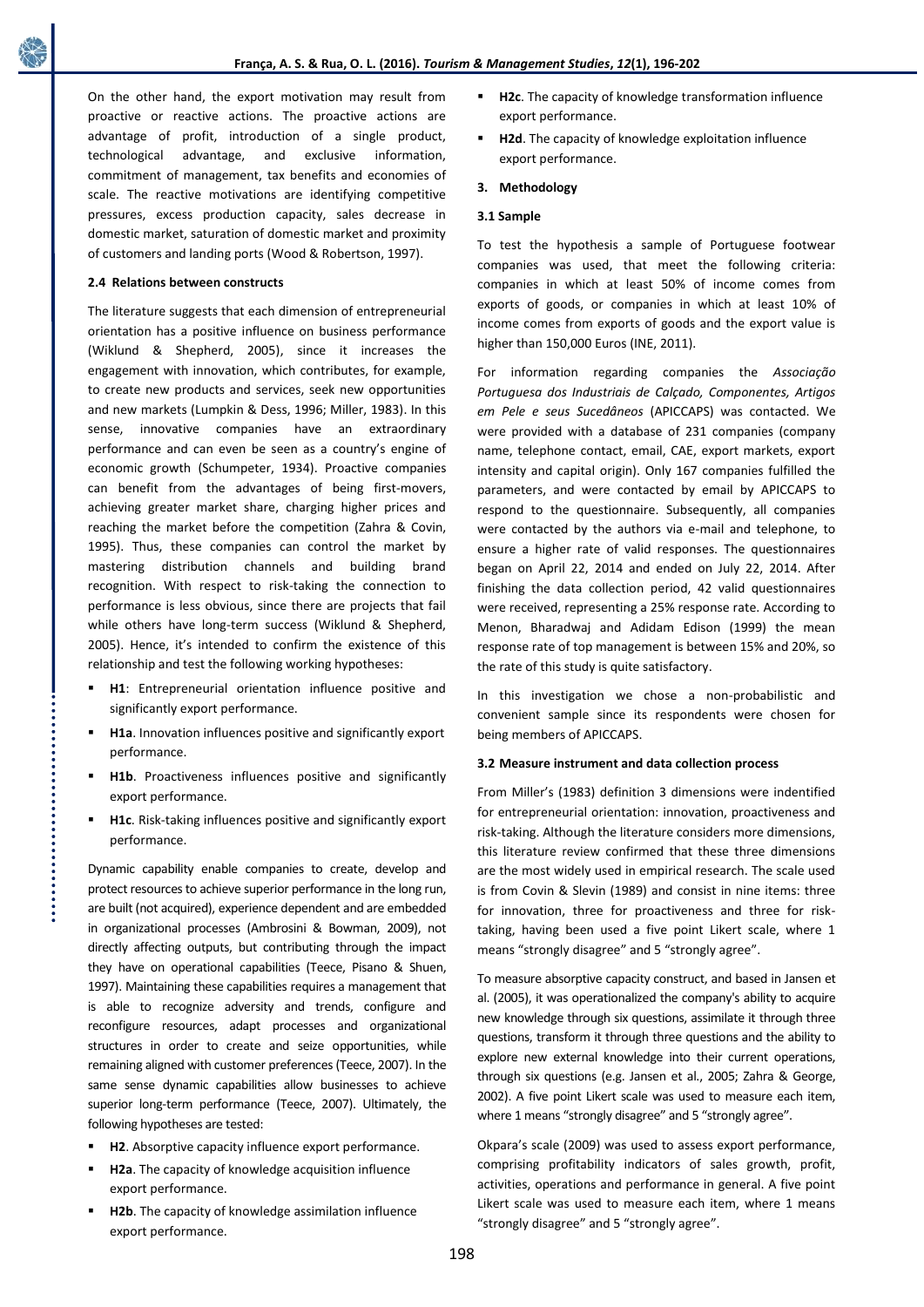..............................

Data collection was implemented through electronic questionnaire, associating a link to the survey that was online. To prepare it we used limesurvey, version 1.91. To reduce misunderstandings, the questionnaire was validated by the research department of APICCAPS. The analysis unit used in this research was export venture.

## **4. Results and analysis**

# **4.1 Reliability Analysis**

In order to verify the reliability of overall variables we estimated the stability and internal consistency through Cronbach's alpha (α). In general, an instrument or test is classified with appropriate reliability when  $\alpha$  is higher or equal to 0.70 (Nunnally, 1978). However, in some research scenarios in social sciences an α of 0.60 is considered acceptable, as long as the results are interpreted with caution and the context is taken into account (DeVellis, 2012). For the present study we used the scale proposed by Pestana & Gageiro (2008).

The result of 0.932 achieved for all of variables is considered excellent, confirming the sample's internal consistency. It was also conducted an internal consistency test for all variables in each construct to assess their reliability (Table 1).

| Construct                   | Cronbach's $\alpha$ | Items Nr. |    | <b>Analysis</b> |
|-----------------------------|---------------------|-----------|----|-----------------|
| Entrepreneurial orientation | .739                |           | 42 | Good            |
| Absorptive capacity         | .924                |           | 42 | Excellent       |
| Export performance          |                     |           | 42 | Excellent       |

**Table 1 - Internal consistency test by construct (Cronbach's Alpha)**

We found that absorptive capacity and export performance have excellent consistency, except entrepreneurial orientation that presents good reliability.

## **4.2 Exploratory factor analysis**

#### **4.2.1 Entrepreneurial orientation**

We performed a factor analysis, with Varimax rotation, of the entrepreneurial orientation construct items that comprise the scale, with the purpose of finding a solution that was more easily interpretable. Three factors were extracted and there was no need to delete items.

Thus, we obtained a scale composed of 9 items, distributed over three factors that explain 77.09% of total variance, with 35.52% of variance explained by the first factor (called *Proactiveness*, which gather three items whose saturations range between 0.887 and 0.786), 27.48% for the second factor (named *Innovation* and is divided into three items and their saturations range between 0.856 and 0.840) and 14.09% by the third factor (called *Risk-taking*, composed of three items, whose saturations range between 0.918 and 0.770). Analyzing the internal consistency of the three factors, we found that Cronbach's Alphas are  $\alpha$ =0.852,  $\alpha$ =0.825 e  $\alpha$ =0.816, respectively, values that signify the three sub-dimensions have a very good internal consistency. KMO test indicates that there is a reasonable correlation between the variables (0.695). Bartlett's sphericity test registered a value of  $\chi^2(36, N = 42)$ =171.176,  $p$ <0.05, therefore is confirmed that  $\chi^2$ > $\chi_{0.95}^2$ , so the null hypothesis is rejected, i.e. the variables are correlated.

# **4.2.2 Absorptive capacity**

In the factor analysis, with Varimax rotation, of these construct we got a scale with 21 items, distributed by 5 factors, that explained 73.89% of total variance: 44.35% by the first factor (*Knowledge Exploitation*, with 7 items, whose saturations range between 0.838 and 0.328), 10.92% by second factor (*Knowledge Assimilation,* with 4 items, whose saturations range between 0.807 and 0.670), 8.28% by third factor (*General Knowledge Acquisition*, with 3 items, whose saturations range between 0.768 and 0.670), 5.46% by fourth

factor (*Knowledge Acquisition in the Industry*, with 3 items, whose saturations range between 0.816 and 0.404) and 4,88% by the fifth factor (*Knowledge Transformation*, with 2 items, whose saturations range between 0.696 and 0.580).

The internal consistency of the five factors are  $\alpha$ =0.931,  $\alpha$ =0.860,  $\alpha$ =0.710,  $\alpha$ =0.650 e  $\alpha$ =0.796, respectively, for the 1<sup>st</sup>  $2^{nd}$ ,  $3^{rd}$ ,  $4^{th}$  and  $5^{th}$  factors. These values indicate that these dimensions presented a reasonable and excellent internal consistency. KMO test confirm a medium correlation between the variables (0.796). Bartlett's sphericity test registered a value of  $\chi^2(210, N=42)$  =630.742,  $p<0.05$ , therefore is confirmed that  $\chi^2$  $>\chi_{0.95}^2$ , so the null hypothesis is rejected and the variables are correlated.

## **3.2.3 Export performance**

Lastly, in the factor analysis, with Varimax rotation, of these construct we got a scale with one factor and there was no need to delete items. A scale with 5 items was obtained, which explained 77.9% of total variance, whose saturations range between 0.918 and 0.850.

The internal consistency is excellent ( $\alpha$ =0.927). KMO test point to a good correlation between the variables (0,814). Bartlett's sphericity test registered a value of  $\chi^2(10, N=42)$  =171.982,  $p$ <0.05, therefore is confirmed that  $\chi^2$ > $\chi_{0.95}^2$ , so the null hypothesis is rejected and the variables are correlated.

# **4.3 Multiple linear regression**

In linear regression the coefficient of determination  $R^2$  measures the proportion of total variability that can be explained by regression (0≤R≤1), measuring the effect of independent variables on the dependent variable (Marôco, 2011).

We carried out a multiple linear regression analysis linking the variables of the studied constructs. The coefficient of determination  $R^2$  measures the proportion of total variability that can be explained by regression, while the ANOVA regression provide information about levels of variability within a regression model, form a basis for tests of significance and allows to test the hypotheses: H0:  $\rho^2$ =0 *vs.* H1:  $\rho^2 \neq 0$  (Table 2).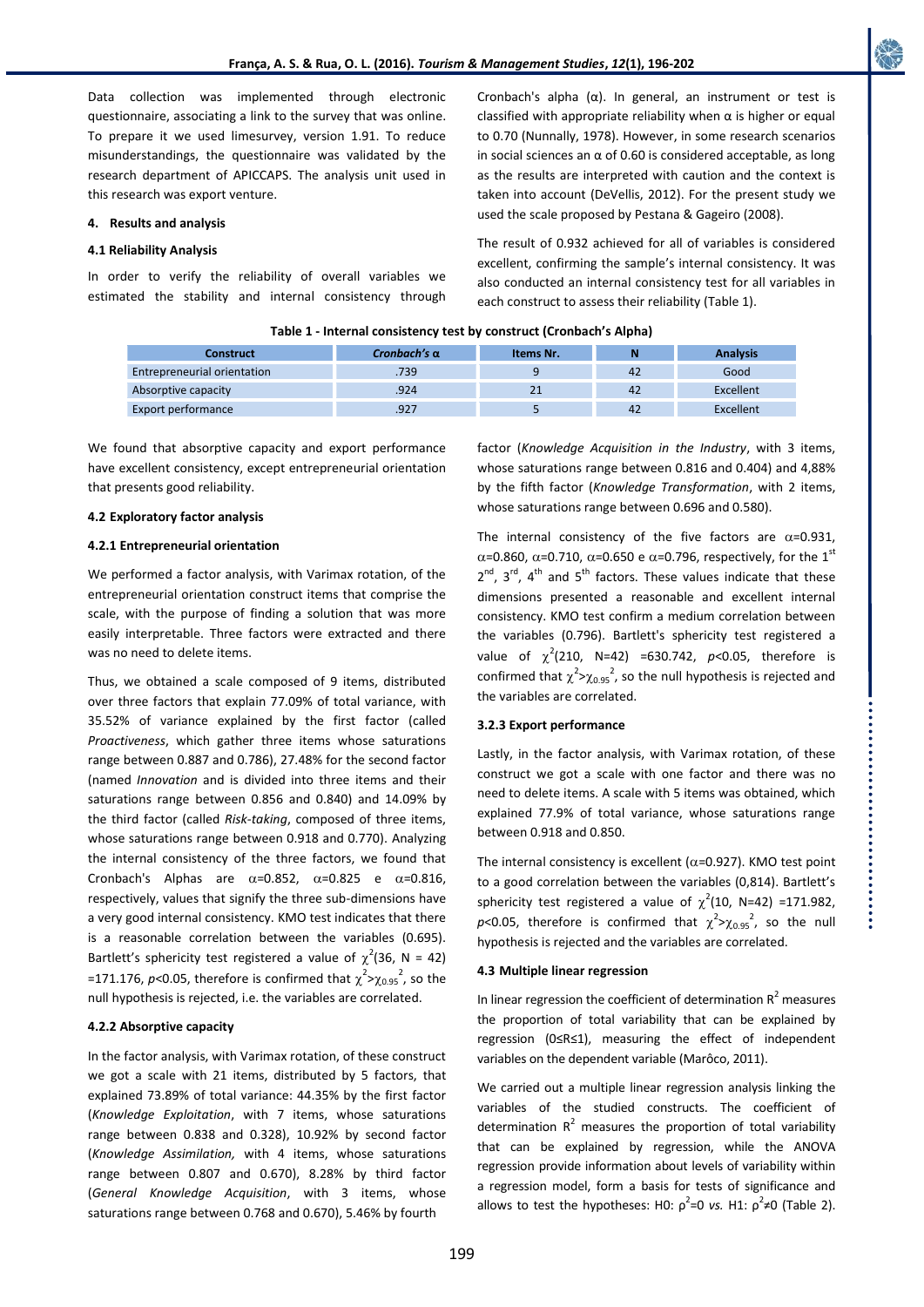| Table 2 - Summary and ANOVA regression |                   |       |            |                       |        |          |
|----------------------------------------|-------------------|-------|------------|-----------------------|--------|----------|
| <b>Model</b>                           | R.                | $R^2$ | Adj. $R^2$ | <b>Standard error</b> | F      | Sig.     |
| 1 <sup>a</sup>                         | .535 <sup>a</sup> | .287  | .230       | .87727203             | 5.091  | $.005*$  |
| $2^{\rm b}$                            | .275 <sup>a</sup> | .075  | .052       | .97350087             | 3.262  | $.078**$ |
| 3 <sup>c</sup>                         | .460 <sup>a</sup> | .211  | .192       | .89913351             | 10.715 | $.002*$  |
| 4 <sup>d</sup>                         | .004 <sup>a</sup> | .000  | $-.025$    | 1.01241340            | .001   | .978     |
| 5 <sup>e</sup>                         | $.664^{\circ}$    | .440  | .363       | .79838784             | 5.664  | $.001*$  |
| 6 <sup>f</sup>                         | .442 <sup>a</sup> | .196  | .176       | .90801912             | 9.727  | $.003*$  |
| 7 <sup>g</sup>                         | .241 <sup>a</sup> | .058  | .034       | .98269099             | 2.457  | .125     |
| 8 <sup>h</sup>                         | .280 <sup>a</sup> | .078  | .055       | .97199064             | 3.397  | $.073**$ |
| 9'                                     | .103 <sup>a</sup> | .011  | $-.014$    | 1.00704164            | .429   | .516     |
| 10 <sup>1</sup>                        | $.313^{a}$        | .098  | .075       | .96156221             | 4.343  | $.044*$  |
|                                        |                   |       |            |                       |        |          |

a. Predictors: (Constant) Entrepreneurial orientation. Dependent variable: Export performance.

b. Predictors: (Constant) Innovation. Dependent variable: Export performance.

c. Predictors: (Constant) Proactiveness. Dependent variable: Export performance.

d. Predictors: (Constant) Risk-taking. Dependent variable: Export performance.

e. Predictors: (Constant) Absorptive capacity. Dependent variable: Export performance.

f. Predictors: (Constant) Knowledge Exploitation. Dependent variable: Export performance.

g. Predictors: (Constant) Knowledge Assimilation. Dependent variable: Export performance.

h. Predictors: (Constant) General Knowledge Acquisition. Dependent variable: Export performance.

i. Predictors: (Constant) Knowledge Acquisition in the Industry. Dependent variable: Export performance.

j. Predictors: (Constant) Knowledge Transformation. Dependent variable: Export performance.

\* *p*<0,05.

\*\* *p*<0,1.

The previous table presents for model 1 a value of F=5.091, with ρ-*value=*0.005 (Sig.), so H0 is rejected in favour of H1. For model 3 we have obtained a value of F=10.715, with ρ-*value=*0.002 (Sig.), so H0 is rejected in favour of H1b. Model 5 present a value of F=5.664, with ρ-*value=*0.001 (Sig.), so H0 is rejected in favour of H2. For model 6 is observed a value of F=9.727, with ρvalue=0.003 (Sig.), so H0 is rejected in favour of H2a. Model 10 present a value of F=4.343, with ρ-*value=*0.044 (Sig.), so H0 is rejected in favour of H2e. These hypotheses are thus backed, considering a significance level *p*<0.05. However, for model 2 there is a value of F=3.262, with ρ-*value=*0.078 (Sig.), so H0 is rejected in favour of H1a, while model 8 presents a value of F=3.397, with ρ-*value=*0.073 (Sig.), so H0 is rejected in favour of H2c. These hypotheses are also supported, considering a significance level *p*<0.1, being the remainder ones unsupported.

A mere comparison of the regression coefficients is not valid to evaluate the importance of each independent variable models, since these variables have different magnitudes. Thus, it is essential to use standard variables, known as Beta (β) coefficients, in the models adjustment so that the independent variables can be compared. By analyzing the standardized Beta coefficients (Table 3) it is confirmed which variables have higher contribution to exports performance.

| Table 3 – Estimates of $\boldsymbol{\beta}$ coefficients in the regression models |  |  |  |  |  |
|-----------------------------------------------------------------------------------|--|--|--|--|--|
|-----------------------------------------------------------------------------------|--|--|--|--|--|

| <b>Variables</b>                                  | ß    |
|---------------------------------------------------|------|
| <b>Regression 1 - ENTREPRENEURIAL ORIENTATION</b> |      |
| <b>Proactiveness</b>                              | .275 |
| Innovation                                        | .460 |
| Risk-taking                                       | n.s. |
| <b>Regression 2 - ABSORPTIVE CAPACITY</b>         |      |
| Knowledge Exploitation                            | .442 |
| Knowledge Assimilation                            | .241 |
| <b>General Knowledge Acquisition</b>              | .280 |
| Knowledge Acquisition in the Industry             | .103 |
| Knowledge Transformation                          | .313 |

On one hand, from the entrepreneurial orientation perspective *Innovation* (β=0.460) and *Proactiveness* (β=0.275) and, on the other hand, from the absorptive capacity perspective, a *Knowledge Exploitation* (β=0.442), a *Knowledge Transformation* (β=0.313) and a *General Knowledge Acquisition* (β=0.280) are the ones that have higher relative contributions to explain exports performance.

## **5. Conclusions**

Overall, the results of this study support the view that entrepreneurial orientation and absorptive capacity contributes to exports performance.

Is important to note that companies evaluated constructs with reference to their main competitors and export markets, so the results should be interpreted based on these two aspects.

The Portuguese footwear industry faces considerable challenges, not only concerning the international markets crisis, but also regarding consumption patterns. The reduction of shoe design lifecycles has consequences on the offer. On one hand, the products have to be adapted to different segments specific needs and tastes (custom design, new models in small series, etc.), on the other hand, manufacture processes must be increasingly flexible, adopt just-in-time production, invest in the brand, qualified personnel, technology and innovation.

In recent decades this industry has been subject to enormous pressure from large international brands. However, although few in number some companies risked launching their own brand into the market. Entrepreneurial orientation and dynamic capabilities were crucial in this process, by allowing companies to permanently evolve, follow the needs and market trends, in order to achieve superior exports performance in foreign markets.

Dependent variable: Export performance. *p*<0,05; n.s. non-significant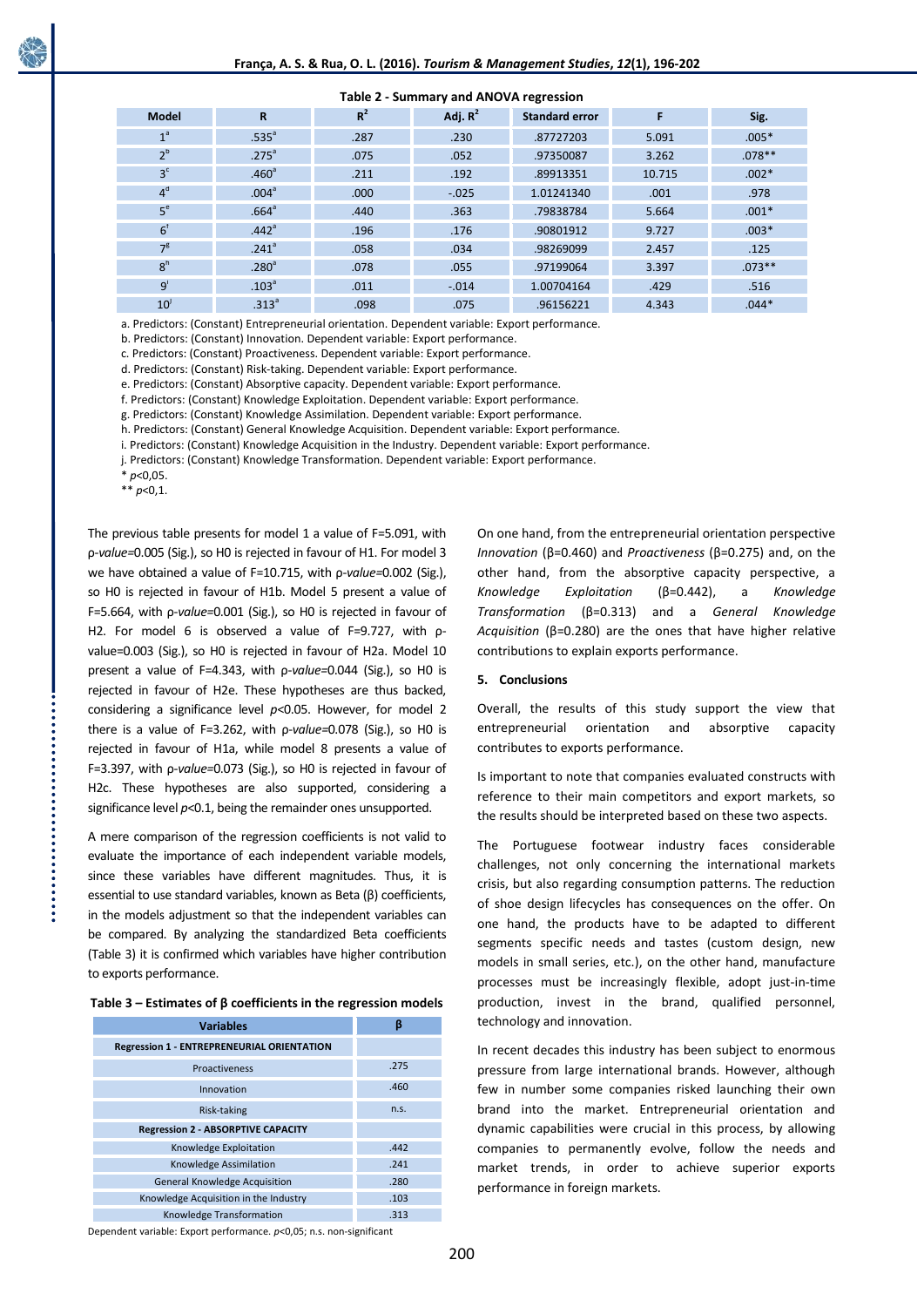According to the results, entrepreneurial orientation contributes to exports performance, with particular emphasis on innovation and proactiveness. This study also demonstrated that the company's absorptive capacity has a positive and significant influence on their performance, especially knowledge exploitation, knowledge transformation and general knowledge acquisition. The analyzed companies are able to acquire, transform and exploit knowledge through informal knowledge gather, clear definition of tasks, analysis and discussion of market trends and new product development, among others.

Therefore, in conclusion, this industry has yet a long and hard way to go. The industrial structure has a high number of family businesses, weak competitiveness mainly due to management skills deficit and is overly concentrated in Europe as an exports market destination. These are some of the points to be overcome by this industry.

# **5.1 Theoretical and practical implications**

From this study emerge important contributions to theory and practice, the results are relevant to researchers, business managers, public and government entities, since it explores the complementarity between the theory of entrepreneurship and Dynamic Capabilities View (DCV), by incorporating them into strategic determinants analysis. The findings are a contribution to clarify its influence on the company's exports performance. Additionally, it contributes to develop concepts as well as to define scales. The operationalization of the constructs "entrepreneurial orientation", "absorptive capacity" and "export performance" allowed measurement through common and identifiable characteristics between organizations.

This study also enabled a detailed analysis of a highly important industry for national exports, such as of footwear industry, allowing understanding that entrepreneurial orientation and absorptive capacity, as an industry strategic determinant, enhance exports performance.

Innovation can occur throughout a new product line process, advertisement or technological advances (Lumpkin & Dess, 1996). There are several ways to identify a company's innovation degree, such as financial resources volume invested in innovation, human resources allocated to innovation activities, number of new products or services launched on the market or change frequency in product lines or services (Covin & Slevin, 1989). Proactiveness can be critical to entrepreneurial orientation, as it emerges from a long-term perspective, which is accompanied by innovation activities or new businesses (Lumpkin & Dess, 1996). This study confirms that these two dimensions are preponderant for exports performance.

Jansen et al. (2005) defend that companies need to develop organizational mechanisms to combine and apply newly acquired knowledge in order to deal and enhance each absorptive capacity dimension. In this study is notorious the importance of knowledge absorptive capacity to business performance. It is essential that business owners are able to interpret, integrate and apply external knowledge in order to systematically analyze change in the target market and to

incorporate this knowledge in their processes to enhance performance.

Lastly, this study makes an important contribution to the theory of strategic management. It is known that strategy includes deliberate and emergent initiatives adopted by management, comprising resource and capabilities use to improve business performance (Nag, Hambrick & Chen, 2007). To stay competitive, companies must make an internal assessment in order to find what resources and capabilities give them advantage over competitors. Thus, the challenge of strategy consists in selecting or creating an environmental context where capabilities and resources can provide competitive advantages (Porter & Montgomery, 1998). Hence, this study presents entrepreneurial orientation and absorptive capacity as strategic determinants that contribute to the clarification of export performance.

#### **5.2 Research limitations**

As in any research, methodology, procedures adopted, analysis and empirical study results interpretation always present alternatives and limitations.

The main limitation of this study relate to the sample size, since it was difficult to find companies with willingness to collaborate in this type of research.

A five points Likert scale was used to measure the constructs. Most responses were based on subjective judgment of respondents. Although the literature identifies the advantages of subjective measures to evaluate exports performance, it is recognized that some answers may not represent the reality of business performance in foreign markets.

The fact that the research does not consider the effect of control variables such as size, age, location and target market of the respondents can be seen as a limitation.

# **5.3 Future lines of research**

Wherever scientific research is developed, which adopts specific type of approach leaves open field so that the same topic can be addressed by other perspectives, using different techniques or adding new knowledge.

This study incorporated a set of constructs for which there was need to define measures and scales. To study the validity and reliability, statistical analyzes was used that allowed to evaluate the scales associated with the constructs model. In future work, we suggest that the model is used in a sample with a higher number of observations to confirm these results.

Finally, we suggest pursuing with the investigation of strategic management in Portugal, focusing in other sectors of national economy, so that in the future one can make a comparison with similar studies, allowing to realize and find new factors that enhance exports performance.

#### **References**

Ambrosini, V. & Bowman, C. (2009). What are dynamic capabilities and are they a useful construct in strategic management? *International Journal of Management Reviews*, *11*(1), 29–49.